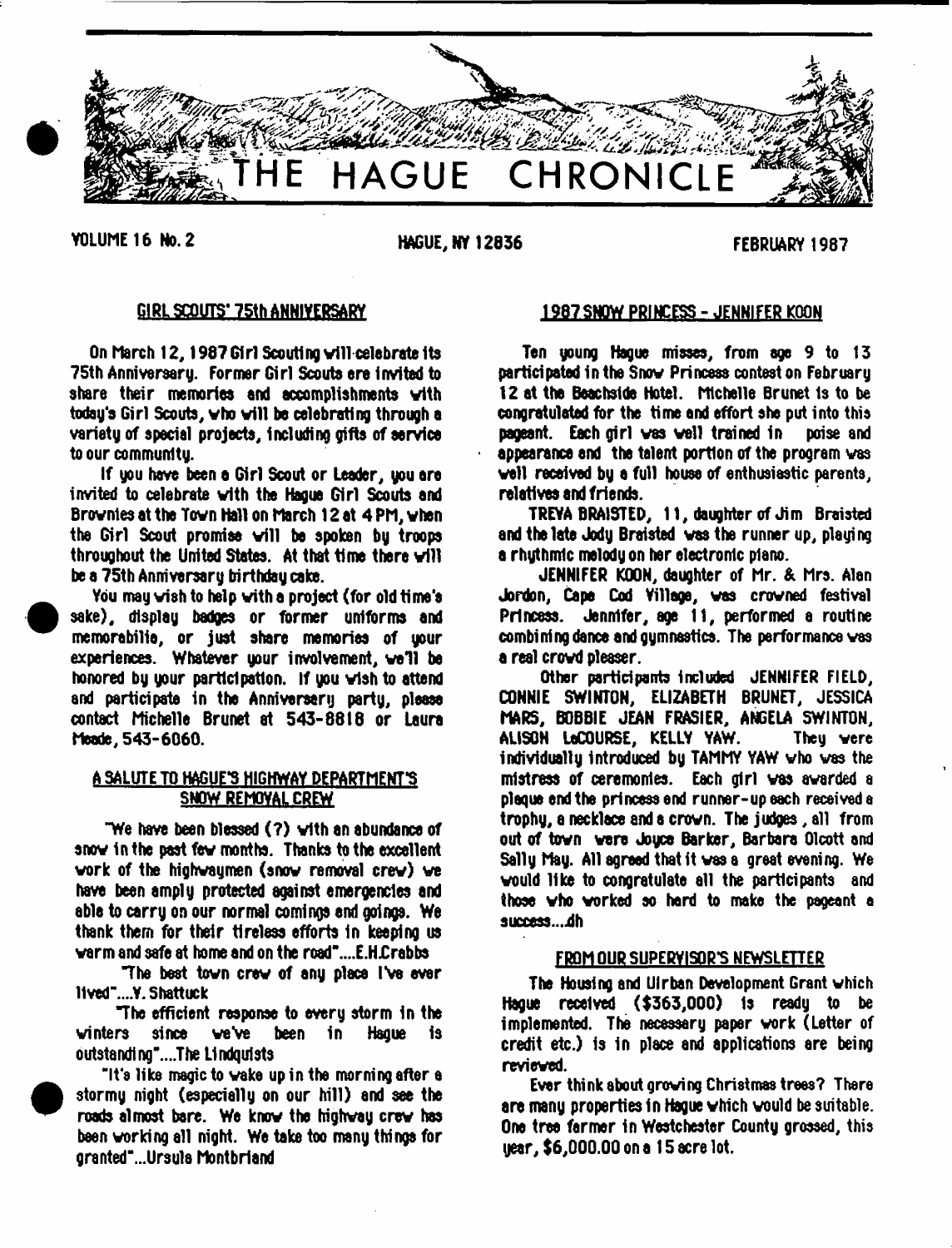## FLEA MARKET AND CRAFT FAIR

St. Mary's Auxiliary will hold a FLEA MARKET and CRAFT FAIR on Saturday, March 7 from 9 AM to 5 PM. Get your aprlng house cleaning started early and discover hov many unused items can be turned into cash. Table rentals are \$7.00 each for the day and reservations should be made NOW by celling St. Mary's School 585-7433. The event will be held in the school gymnasium. Hot dogs and soda will be available.

## FROM OUR CONGRESSMAN

Congressman Jerry Solomon reports that he has been reappointed as one of the ranking Republican members of the House Foreign Affairs Committee. He once again will be ranking member of the Subcommittee on Human Rights and International Organizations and his nev assignment is a seat on the Subcommittee on International Economic Policy and Trade, which will acquire increased importance in thel 00th Congress due to the groving concern about the US. trade deficits vith other countries. On his nev subcommittee, Solomon promised to fight for a trade policy that is Tree but fair." Solomon has been a strong advocate of free trade during his years in Congress. At the same time, however, he has called on the US. to serve notice to other countries that haven't played by the same rules.

#### **JAZZ CONCERT**

THE BLACK EAGLE JAZZ BAND will present a concert program on February 21,1987 at 8 PM at the Lake Placid Center for the Arts. "This group's music is joyful, and free in spirit and conveys an ebullience that's hard to resist." Adults \$9.00, students end seniors, \$7.00. Call the Arts Center at 523-2512 for reservations.

#### SUBSTANCE ABUSE PREVENTION

Local community action groups, under the direction of Richard D. Hathaway, will hold a meeting in Room 200 of the Moses Ludlngton Hospital on Wednesday, Fab. 25 at 7 PM. Interested persons are Invited to attend end may become members of this group organized to provtde parent effectiveness training and to develop positive community-based activities for youth es alternatives to drug-related behavior.

## LOOKING AHEAD

Put this date on your calendar NOW. May 29 - that is the date that the State Theater in Ticonderoga will be hosting an open house to celebrate fifty years in the movie business. Jim Cevley, a young man from Ticonderoga, has been vorklng very hard in refurbishing this grand old theater, vhich opened for movies on May 29,1936. We will publish more on the State Theater's progress in the future...dh

#### **FUN IN THE WINTER**

I happened to be one of the senior citizens vho vent for a sleigh ride on a beautiful Sunday afternoon In February. (Saa Sr. Cit. Neve). I vould recommend this pasttime for anuone, young or old. The Dixons, who live near Putts Pond in Ticonderoga at their very attractive nev (but built to look old) farmhouse host sleighing parties on Saturdays and Sundays as long es the snov holds out. With a huge horse, complete vith sleighbells, and a sleigh for four, Orley Dixon drives around the many acres of his property (over the meedov and through the voods). The ride takes about a half hour end then, after all that invigorating fresh air one is treated to the hospitality of the Dixons' warm home where, Bonnie serves either hearty homemade soup or piping hot chili vith her homemade bread and hot drinks. Never having baan on a slelghrlde before, 1 didn't knov vhat to expect, but I vas more than repaid. All this for \$6.50 plus taxi For s fun-filled afternoon, reservations may be made by calling 585-6098.

Our Hague Winter Carnival has been a great success. For more vinter carnival fun. Lake Luzerne is holding theirs the weekend of Feb. 20-22. Contact 518-696-3500.

Loks George Carnival's last weekend is also Feb. 21-22, and Gore Mt. Region Is having theirs from Feb. 28-Mar 1. Contact Gore Mt. Region C of C 518-251-2612.

And of course right here in Hague we have cross-country skiing at Rogers Rock Campsite, skating on Wednesday nights at Silver Bay skating rink and plenty of ice fishing. So, while some of you are basking in the sunny south or vest, think of us In Hague enjoying all these winter activities...dh

#### CAUTION-DEERCR055ING!!!

Supervisor Bolton has been informed that  $16$  dear hs. been killed on Hague roads so far this season. Drivers shout be extra cautious, particularly when driving at night. Because of the snov cover the deer ere exceedingly hungry. We hate to break the bad news, but many bushes and shrubs have been devoured by these hungry anima1s...dh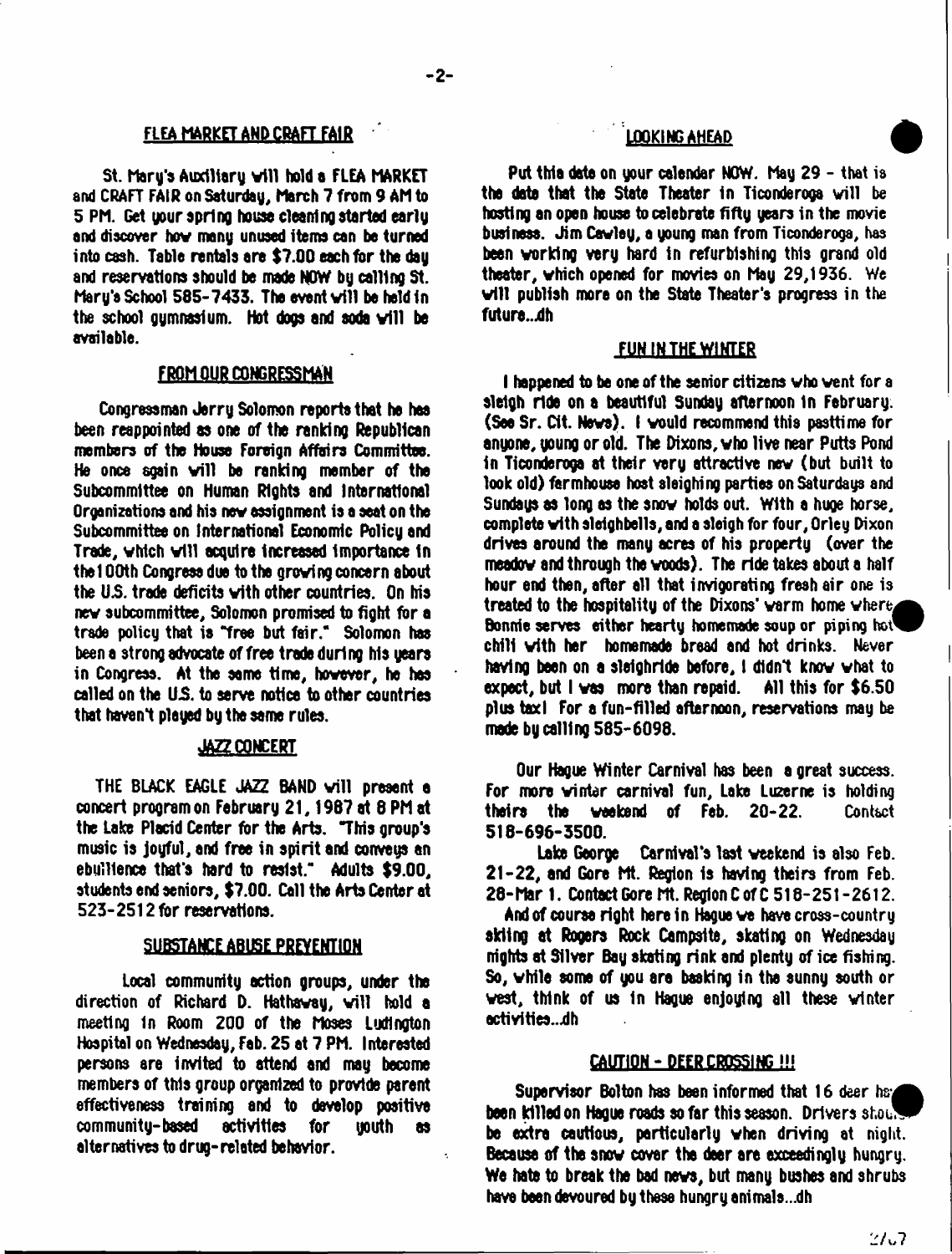#### **ZONING BOARD OF APPEALS - 1/27/87**

Aftar cavaral major corrections tho minutes of the Cecsmber 1986 meeting of the ZBA vere approved at its regular monthly meeting on January 27, 1987.

The Ward Marina variance request vas again discussed and a public hearing vas set for the February 26 ZBA meeting at 7 PM. It vas suggested Mr. Ward hire a licensed surveyor to measure buildings on property to ascertain vhat percentage of land is covered as required by zoning regulations. A public hearing has been set for the same evening for application #2-98. Pamela Peterson is asking for a variance to allow building a house with a height of 42'. Our zoning requistions allow 30'...GL

#### **PLANNING BOARD - 2/5/87**

A public hearing vas held at 7:05 PM concerning the request for an amendment to the approved subdivision of "Hague Comons" to erect an 8-unit structure, 80\*x25\*x18'H, to be used for the storage of accessory Items of the ovners of the 8 tovn houses presently under construction. Mr. Robert Katzman, the developer of "Hague Comoro" stated the reason for the structure vas to prevent the area from becoming unsightly due to boats, snovmobiles, etc. from being stored on the common land. No one appeared to speak for or against the subdivision amendment. The public hearing vas closed at 7:15 PM.

Chairman Tim Costello opened the regular meeting vith all members present except Bruce Robinson. Mr. Costello velcomed the newest member of the board, Karen Laundree. Minutes vere approved as read. .

The board recommended dental of Mr. James Ward's request fbr a variance from the Zoning Board of Appeals.

The Board recommended dental of Pamela Peterson's request for a variance to construct a residence 42' in height (maximum allowable height by right is 30\*), since a hardship can only be considered because of conditions of the land.

There vas a discussion on the procedure used in processing the Frank Carneys' request for a zoning map change for their property on the west side of NY State Rt. 9N. No recommendation vas made for or against the proposal since the Board did not feel that It had sufficient facts concerning soil and topography conditions.

Mr. Robart Patchett presented a praliminary plat plan on a propoced subdivision of one of his parcals vhich totals 1.46 ocres. His purpose is to separate his nev residence from the property knovn as Trout House Village Resort. A public hearing vas scheduled for 7 PM March 5, 1937.

A preliminary sketch plan vas submitted for a proposed sub-division of property owned by Jake Thibeault on the south side of NY State Rt. 8. A public hearing vas scheduled fbr 7 pm on April 2, 1987.

Mr. E. Gilbert Barker addressed the Board as an individual to describe e possible housing development on property owned by Steve Bevins. Mr. Barker has an option on land which is located vest of the Indian Kettles area and vould involve 400 to 500 acres of off-lake property. The land is zoned Open-Countryside I which requires 2.9 acres minimum lot size. Mr. Barker stated that 100 to 125 home sites are being contemplated. Mr. Barker requested information as to the status of a road, shown on a Warren County Highway System Map date 1981 as Forest Lane, which runs south from West Hogue Road fbr 0.18 miles, through Forest Preserve Land. The Town of Hague, In 1982, had received permission to have Forest Lane accepted by Warren County Dept, of Public Works as "Qualified Abandonment." The question raised by Mr. Barker concerned the possibility of a developer improving the road to town standards and using it for acess to the proposed development. Mr. Costello will research this matter.

Chairmen Costello appointed a new site plan review committee consisting of Evert Lindquist, Chairman, Kathy Santanlello and Karen Laundree. Thte committee will do a site plan review of the Hegue Commons to determine the advisability of permitting the construction of the proposed garage prior to the Board making a decision on the proposed amendment to the approved sub-divl3lon..JGL

#### TOWN BOARD MEETING - 2/10/87

A program on Soil and Water Conservation proceeded the regular town board meeting on Feb. 10, 1987. (See page 4 for detailed report).

Supervisor Dick Bolton reed e letter from ENCON which emphasized the gravity of our landfill problem. You may not be aware that Commissioner Williams has mandated closure of non-compliance landfills but has offered no alternatives, since the Resource Recovery Plant in Ft. Edward is not yet available for towns in Warren County to use. Hague is under an Order of Consent and to sign this order vould admit to an illegal landfill. This could result in fines. The Warren County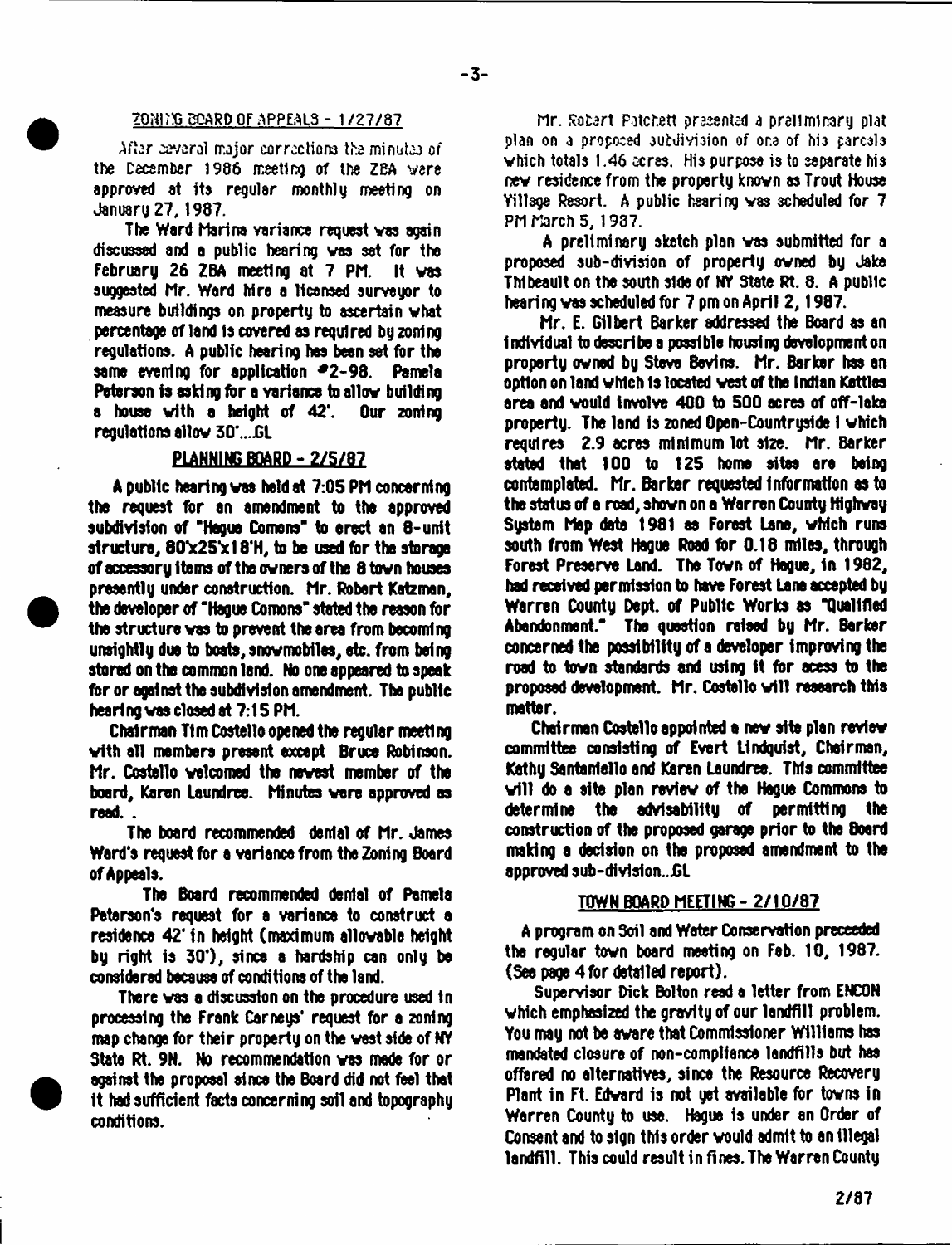#### TOWN BOARD (Cont. from p.3)

attorney is working out an Order of Consent that vould obtain a permit to keep open a legal landfill. A possible cost of  $$1,000,000.00$  was suggested if we are to follow the state guidelines for closure. More later.

APA acknowledged receiving Hague request for a map amendment.

An additional \$4,551.00 will be received by the Highway Dept.in April through the CHIPS program.

Unfinished business has John Sllvestri, town attorney, working on a local lav for shortening our legal newspaper ads.

New business finds us with a problem concerning the road from Ray Monroe's into Frasier Fields because of frequent use by ATY'ers. Built by I.P., Hague has right of access. Dan Belden, Highway Supervisor, is to investigate the possibility of closing during mud season as a conservation measure.

Milfoil was again the main topic at a Saratoga meeting attended by the supervisor. (See  $p$ , 6 for  $\overline{p}$ update on the milfoil problem.) Other items covered included: insufficient ENCON officers (5 more need to be appointed; destructuring of Lake George Park Commission; agreement on land uses.".GL

### **SENIOR CITIZENS CLUB**

February has been a busy month for the seniors. February 2 saw a group of us enjoying an old-fashioned horse-drawn sleigh ride at Bonnie Yiew (owned by Bonnie and Orley Dixon) on Canfield Rd., Chilson. The weather vas perfect and after a fun-filled ride we had a delicious chicken vegetable soup/ homemade bread and tea and coffee, all included in the \$6.50 price. The Dixons are a charming family and made us all feel immediately at home.

On February 13 we had a covered dish luncheon, as always well attended, in spite of the very cold day, with food that vas better than good.

Don't forget our regular meeting at the Tovn Hell on February 24 at 1:30 PM. Diane Frasier will give a short talk about a way that we seniors can help with the "Adopt a needy family for Christmas" program...GL

#### \*\*\*\*\*\*\*\*\*\*\*\*\*\*\*\*\*\*\*\*\*\*\*\*\*\*\*\*\*\*\*\*\*\*\*\*\*

**Parting and forgetting? What faithful heart can do these? Our great thought our great affections, the truths of our lives never leave us... .Anonymous**

#### **SOIL - WATER CONSERVATION**

Potentially a dull subject for most of us, Soil and Water Conservation was brought to life for those attending the town board meeting on February 10 by two very interesting and knowledgeable speakers, John Peek, Technician for the Soil and Water Conservation District (SWCD) and Marilyn Stephenson, District Conservationist for Soil Conservation Service (SCS).

Warren County 1s one of 3,000 districts 1n the U.S. and is a legal sub-division of state government responsible by law for the conservation of soil and water in N.Y. State.

To carry out its various programs SWCD receives money from the county with some matching funds from the state. There are directors and a staff of 2. (Our supervisor, Dick Bolton, serves as legislative director). Other input comes from the W.C. Grange and the public at large.

While developing comprehensive plans for conservation of soil erosion, preventing flood and sediment damage, doing agricultural water management for district landowners, they also provide: 1. basic resource information including soil descriptions, flood hazard maps, engineering soil interpretations, animal unit concentration maps,erosion maps, and 2. technical on-site assistance in "areas of erosion control; soil conservation; flood prevention and others. Special programs for land owners include: conservation education; trees and shrubs for erosion control; crown vetch; fish pond management; white cedar marketing, woodland marketing; agricultural value assessment. The U.S. Dept, of Agriculture (USDA) provides the district with a conservationist from 505 who works through the board of directors to provide help to land users in developing, applying and maintaining their land, using the plans and practices for the conservation of soil and water. This work is done through a letter of understanding with towns in which a working relationship is outlined.

Another program available, Resource and Observation Development (RC &D) provides technical and' financial assistance in solving rssourcs conservation. problems. There is also a USDA Agriculture Stabilization and Conservation Service (ASCS) vhich provides cost sharing for certian conservation practices that are installed.

These agencies work through towns, cities, planning boards and other local state agencies. However, individual help Is given on request. Further Information may be obtai ned by calling (518)793-6883 or visiting or writing the office at Quaker Yillage, Glens Falls, N.Y. 12801.

Continued on page 5.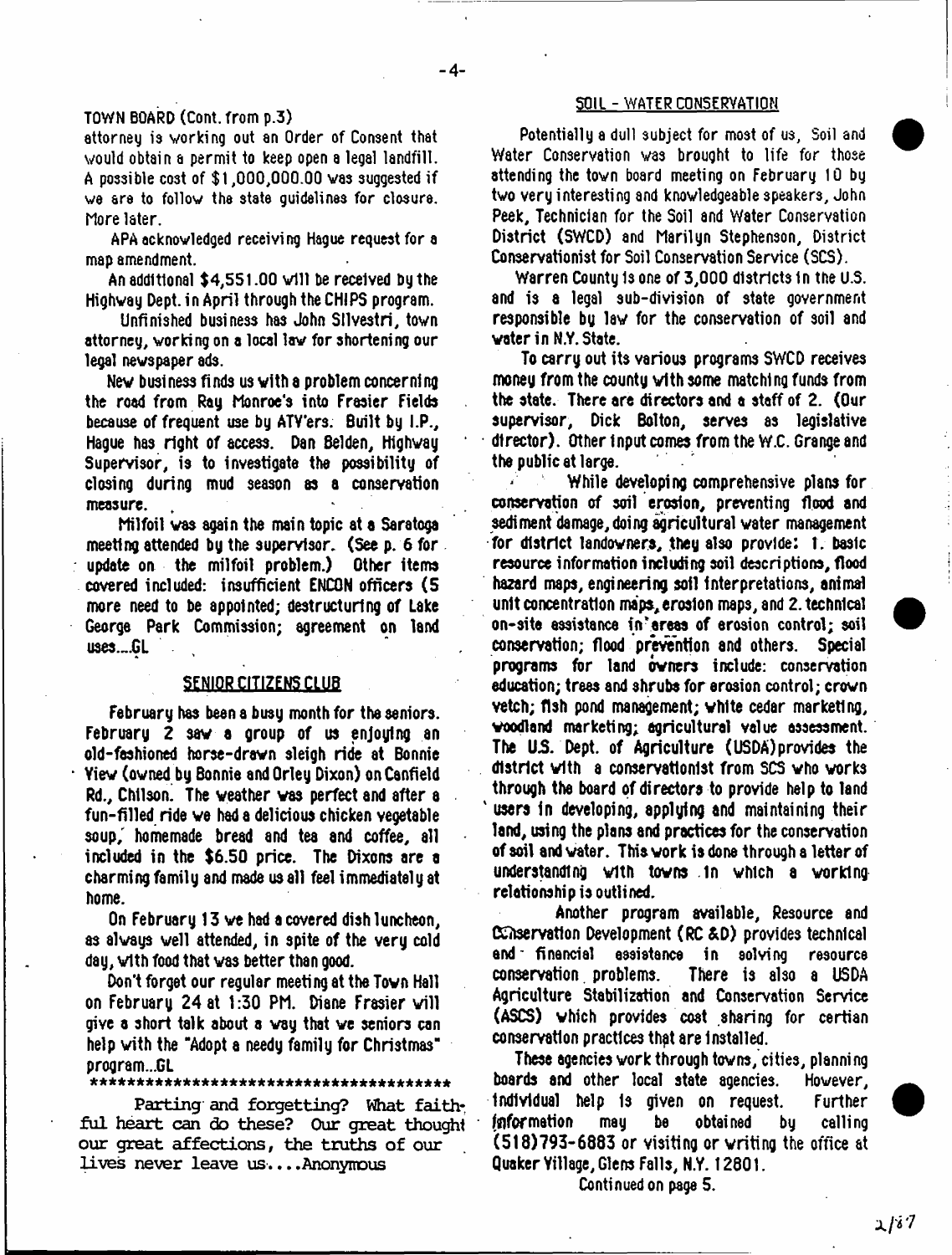#### SOIL & WATER CONSERVATION - Cont. from p4

Warren County la one of the fev districts that has benefited financially throuQh these programs and Hague has been fortunate in receiving some of this aid for tvo public projects.

In about 18 months the National Cooperative Soil Survey will be published in book form, making it considerably easier to obtain soil information. Agencies throughout the county and the US. have contributed, vith Cornell doing much agricultural testing. Depending on Congressional appropriations, public education programs are also planned.

The District also sella seedlings, and bluebird houses at very reasonable rates and applications may be picked up at the tovn hall.

An excellent display set up by the tvo speakers is being exhibited at the tovn hall for a short time. There are many free information booklets for the taking. The public Is Invited to visit this exhibit betveen the hours of 6 and 5 Monday through Friday....GL

#### HAGUE VOLUNTEER FIRE DEPARTMENT NEWS

With the HYFD fire fighting essentials course approximately half complete ve are currently in the process of organizing a State certified Ambulance First Responders Course. Although no definite starting date has been announced, ve are anxiously aval ting its start. The Hague Ambulance Squad Is presently operating vith minimal personnel and ve are in hopes that interest in this course will help attract nev members. The Ambulance Squad and Fire Services are both necessary community services es veil as rewarding to participants.

The First Responders Course will certify graduates in Nev York State and teach them skills necessary fbr the Initial phases of emergency medical situations, stabilizing patients and transporting. The course will run 40 hours including both classroom study and practical application. First Responders certification may also be applied toward EMT training for those who may be interested in becoming fully certified Emergency Medical Technicians. For further information and course registration, please contact Ambulance Squad Captain, Gerry Boyd.

With ambulance service in mind, and our need for trained personnel, ve vould like to extend an invitation and requaat to any community member vho may have medical training and viah to assiat us

in serving the community. In discussions with squads in other communities, we have learned that for example, nurses often volunteer their time as their hospital schedules ellov. This type of qualified **assistance might very well round out needed** personnel in Hague. Anyone possibly interested, please contact Captain Gerry Boyd.

With the ever Increasing cost of home heating, mors and more energy conscious people are Installing vood stoves. An undesireable result has been a corresponding increase in the number of vood stove and chimney fires. In fact one half of the one and tvo family dvelling fires in rural areas are caused by vood fuel use. The added situation in the Hague area of the occasional or veekend voodstove user being possibly leas familiar vith proper use, makes a vood stove safety refresher essential to safety and fire prevention.

Burning vood requires more vork and attention than simply adjusting the thermostat. To reduce the chances of having a fire in your home, several areas of vood burning must be considered. First, proper end safe installation from the stove itself to the chimney right out through the vail or roof and all places in betveen. Proper, non-combustible materials must be used in installation, and adequate distances from combustibles maintained. Proper maintenance end monitoring of use is essential. Don't assume that because a stove burned safely last time or appears to be burning safely nov, that it does not need to be checked. Be careful to observe your stove end its operation, if anything seems out of the ordinary, check it out or have it done by a professional. Regular cleaning and inspection of both the stove and the chimney can help Insure fire free operation of your vood stove.

For further information or more details, please feel free to contact Fire Chief Paul Davis. Remember, proper fire prevention is far better than proper fire fighting.

# SUGAR MAPLE DECLINE IN REGION LINKED TO EFFECTS OF ACID RAIN

The videspread diebeck of red spruce on the upper slopes of the Adirondack and Green Mountains has been noted by hikers for years, and more recently this devastation has been linked by scientists to acid rain. Nov the decline of sugar maples Is being documented as another probable result of the seme airborne pollution, much of it drifting eastvard from sources hundreds of miles avay....The Adirondack Council Nevsletter, Jon.'87.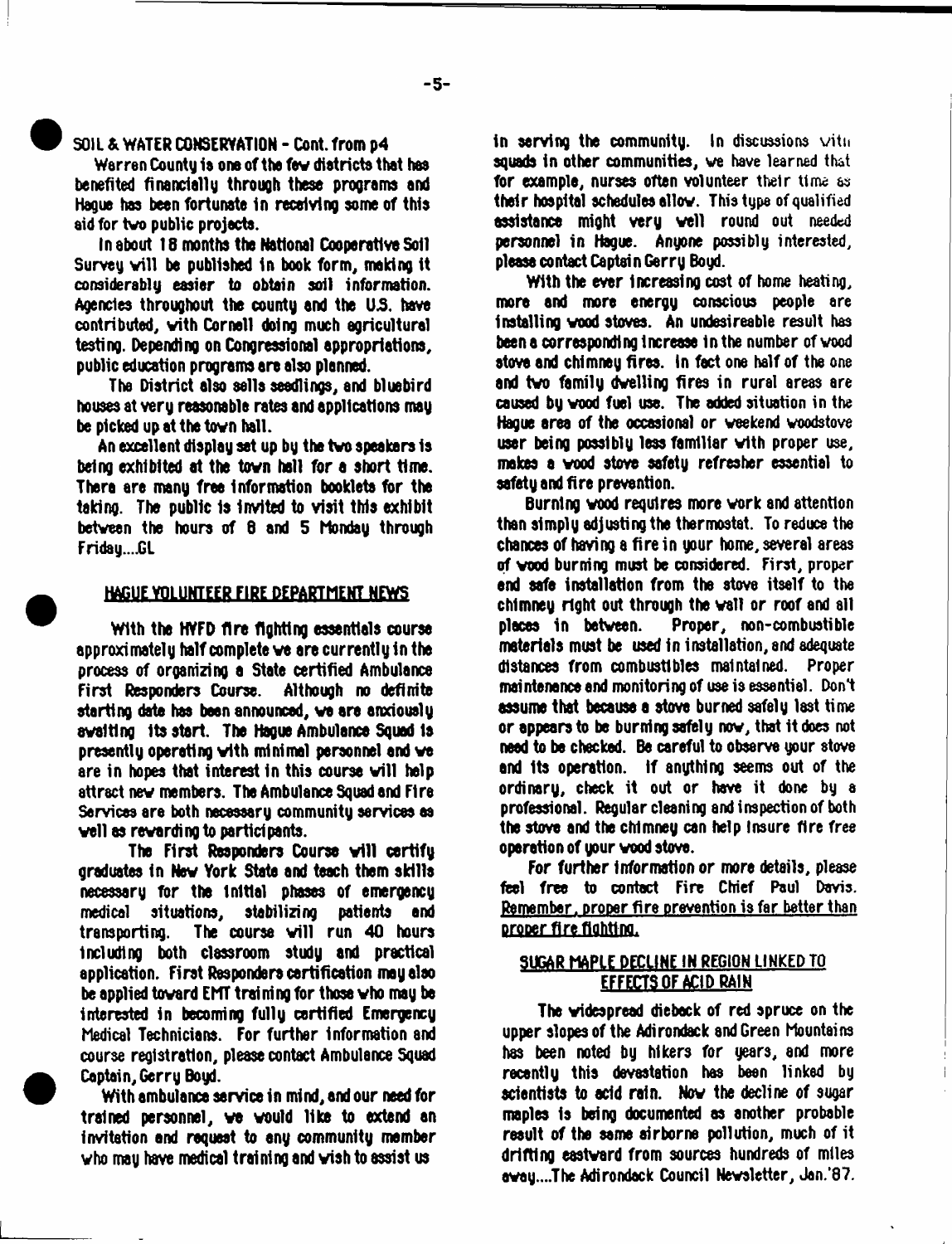### MILFOIL UPDATE

In the June 1986 issue of The Hague Chronicle there vas an article summerizing the events that had occurred since the discovery of Eurasian Milfoil in Lake George vas publicly announced at a Task Force Meeting on November 14, 1985 in the Municipal Center in Lake George Village.

From that article I quote, "On June 6, 1986, Warren County vfthdrev Its application to use Sonar because the APA and DEC vere forcing the County into an adversarial role, rather than the County, APA & DEC vorklng together to fight a common environmental enemy. The County, in effect, said that since the State ovns the bottom of the Lake and DEC and APA claim jurisdiction over the vater, the State is responsible for the prevention of the spread of Milfoil In Lake George.\* At this vriting, it doesn't appear that much has changed over the past 7 months.

Today, four milfoil beds total 103.27 acres. Those 4 beds are located in Huddle Bay, Dunham Gay, Sunset Bay and Lake George Village Bay. The use of Sonar has been ruled to have significant environmental impact, so no permission to use Sonar will be granted by the Departments of Health, Environmental Conservation or The Adirondack Park Agency until an acceptable environmental Impact statement Is vrltten by this year's project sponsor, namely, The Lake George Park Commission.

The original impact statement vas rejected last fall by all three agencies. A nev, 527 page draft document vas delivered to State agencies this past December in an effort to include ell of the issues that the various agencies deemed critical. Numerous objections vere raised concerning the contents of this 6-pound impact statement by the State agencies so Alexander Gabriels III, a private citizen, and Mary-Arthur Beebe, Executive Director of the Lake George Association, attended 6 days of meetings vith the Involved agencies and they began the task of rewriting the impoct statement in response to the concerns raised by APA and DEC. If the revised environmental Impact statement is approved by all of othe involved agencies, both legislative hearings and adjudicatory hearings must be held prior to any final decision regarding the use of Sonar in the waters of Lake George...AC

Re-quote of quote in May 1986 Hague Chronic1e..."lndecision is debilitating; it feeds upon itself; it is, one might almost say, habit forming. It cannot go forward by hesitation. Those in executive positions must fortifu themselves with facts and accent resoonsiblitu for decisions based upon them. Often greater risk is involved in postponement than in making the wrong decision."....:H. A. Hopf (Busines8gram, February 1985) FOR OUR NEW READERS:

Eurasian Milfoil is a rooted aquatic plant that severely threatens the natural lake environment and discourages boatlna, fishing end swimming. The weed crowds out native plants end is capable of rapid infestation of an area and accumulation can be unsightly and foul smelling. In addition to accelerating the filling in of a lake due to decaying plant material. Milfoil weed beds are also poor spavning areas fbr fish since its growth is often so dense that it can stop a power boat. The plant has no native enemies and If allowed to spread, can choke off areas of the lake to depths of up to 18 or 20 feet. SONAR: A herbicide containing the active Ingredient, Flurldone which Inhibits carotenoid synthesis. Carotenoids (yellow pigments) are an important part of the plant's photosynthetic (food making) system. These yellow pigments protect the plant's green pigments (chlorophyll) from photogegradatlon (decomposition by sunlight). When carotenoid synthesis is inhibited, the chlorophyll is exposed to photogdegeneration and is gradually destroyed.

As a plant's chlorophyll decreases, so does its capacity to produce carbohydrates through photosynthesis. The visual symptom of fluridone action is bleaching or the development of chlorsis (an abnormal plant condition characterized by absence of, or deficiency in, green pigment) on the terminal bud or growing points of the plant. AC

1. Essentially all ATV's must be registered through the Dept, of Motor Vehicles.

2. Generally, operation of an ATY on a highway is prohibited except to cross at a right angle to the road.

3. Operators 10-15 must have participated In an approved DMY training program and have received a safety certificate.

4. The ATY ovner, not the operator, is liable for personal injury, deeth, or property damage caused by the machine, 1f the operator vas given permission to use the ATY.

*X / c*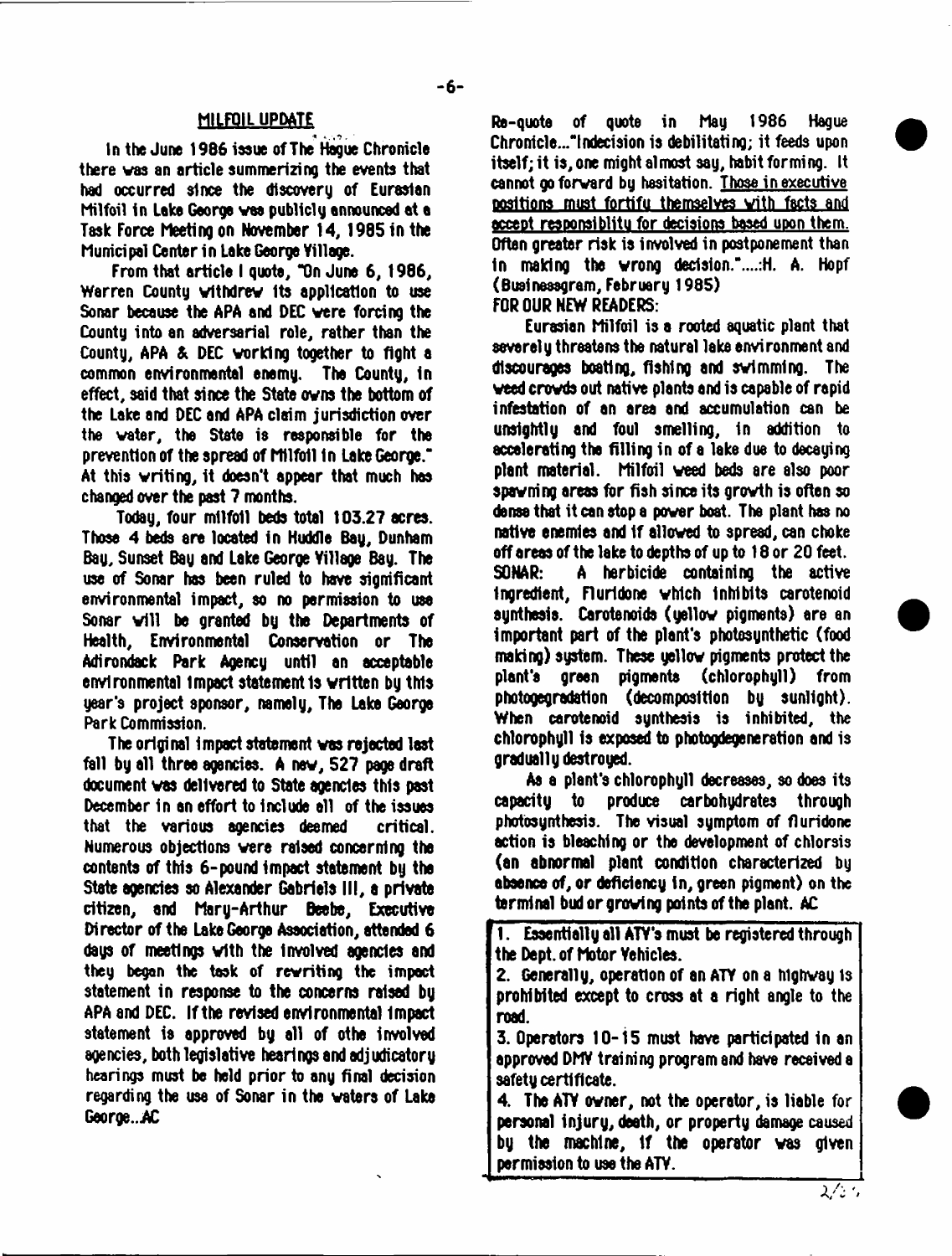BORN - A boy, Luke Sebastian, to Carol (Stiffler) end James Woltman In Margate, FL on December 31, Grandparents are Theresa and Bob Stiffler. formerly of Pine Cove Road, Hague.

BORN - A girl, Jennifer Danielle, to Jo Ann and Bruce DeLarm, on February 9 in Tampa, FL. grandparents are Pat and Jim DeLarm, Hague, and great-grandfather, Rollin DeLarm.

MARRIED - Julie Peters and Oliver Bevins at the home of Dr. Michael Shuhler, Hague, on January 1. Oliver is the son of Mr. & Mrs. Stephen Bevins, Nev Hague Road.

DIED - Stephen H. Hoyt, 78, Saranac Lake on Jan. Z1. He is survived by his vife, son, tvo daughters, a sister, and brother Bob Hoyt, a resident of Hague.

DIED - Elmer A. Dunklee, 64, West Hague Road on January 30 at Moses Ludington Hospital, Ticonderoga NY. He is survived by tvo sisters and tvo brothers, Jordan H. and Beverley Dunklee both of Hague.

#### **ILCONDEROGA HIGH SCHOOL HONOR ROLL**

The folloving students from Hague have been listed on the Third Marking Period Honor Roll: First Honors: JASON PIASS, BETHANY WELLS Second Honors: MARINA BARNABV, CHERYL COBB, TANYA GOETSCH, ROBERT GAUTREAU, RENEE LaROCK, AMY McKEE, KARA REYNOLDS, JANET ROSS, FRANK SERDINSK1, AMBER STULL.

Our congratulations to these students on their conti nued efforts to excel.

## **AGELESS ACTIVITIES**

Throughout your life, exercise 1s good for you. Keeping fit through your young, middle and older years will help you to stay in the swim of things. So, do yourself a favor. If you arenl already exercising regularly, start a personal program right nov, or join one. If you do follov a routine exercise schedule, keep it up. After all, exercising is like riding a bicycle - you never forget hov. In fact, exercise Is riding a bicycle...and svimming and valkfng and cross-country skiing and much, much more! To get the most out of your exercise: Exercise vith your spouse or a friend. Remember to varm up before and cool dovn after exerdse....Moses Ludington Hospital Correction to 2 Theater opened May 281937.

## SOUNDINGS WILLY C'S JAN/FEB WEATHER NOTES

2/10/87 - Your reporter vas going to prepare this month's veather notes yesterday, complete vith description, but as 1 considered our readers I changed my mind. Recently it has seemed that my notes have all been taken on vild vooly days, and you might be led to believe that all days during the vinter are less than perfect and that your reporter enjoys them. Concerning the latter you vould be correct about enjoyment. Hovever, ve do have many vonderfully beautiful winter days and today is one of them.

Jan. produced 32.75" of snov, lakeside, spread evenly throughout the month. The greatest amount, about 12\* fell on the 26th and 27th. On seventeen days of the month ve had temperatures of 32 degrees F or above. The high of 41 degrees vas reached on the 7th. Unless your house has a peculiar lie, regarding exposure or vooded area, snov build-up is not a problem. To our south, Glens Falls has had greater amounts. Our coldest temperature, lakeside, vas 3 degrees belov zero; mountain top 28 degrees belov zero on January 27th. As reported last month, the lake vas getting serious about freezing over and it did, so a thermometer is not needed for nov. The lake finally closed up on the night of the 26th of January. On the 27th ve hod our first chorus of the ice symphony and it vas indeed stirring. The ice fishermen vere out on the nevly frozen surface vithin tvo days. It has frozen erratically, hovever, three to four inches of snov, vind, ice cracks and some varm days have produced uneven freezing and many slushy spots can be seen. January had eight days vhere vind speeds exceeded 30 MPH vith top speeds of 44 1 /2 and 53 1/2 on the 2nd and 22nd respectively. Jan. also sev an Increase of 56 minutes of dayltght for a total of 1 hr. and 5 min. since our shortest days.

Feb., until yesterday, the 9th, has had five days vith temperatures above freezing. Heating degree days thus far are 3.28 belov normal and 1 *%* belov last year. Let's hope that trend continues. This morning the lov vas 4degrees belov zero, lakeside, 8 degrees belov on mountaintop. Yesterday the temperature hung at the 11 degree mark vith svirling snov and vindspeeds steadily betveen 35 and 45 MPH, the top gust at just over 50 MPH, giving a vind chill on average of 35 degrees belov zero. Sav no fishermen on the lake yesterday. Today there's a proper covering of snov on the ground, the ski areas are having a grand season and the fishermen are back on the ice. Winter is upon us, so enjoy.

2/87